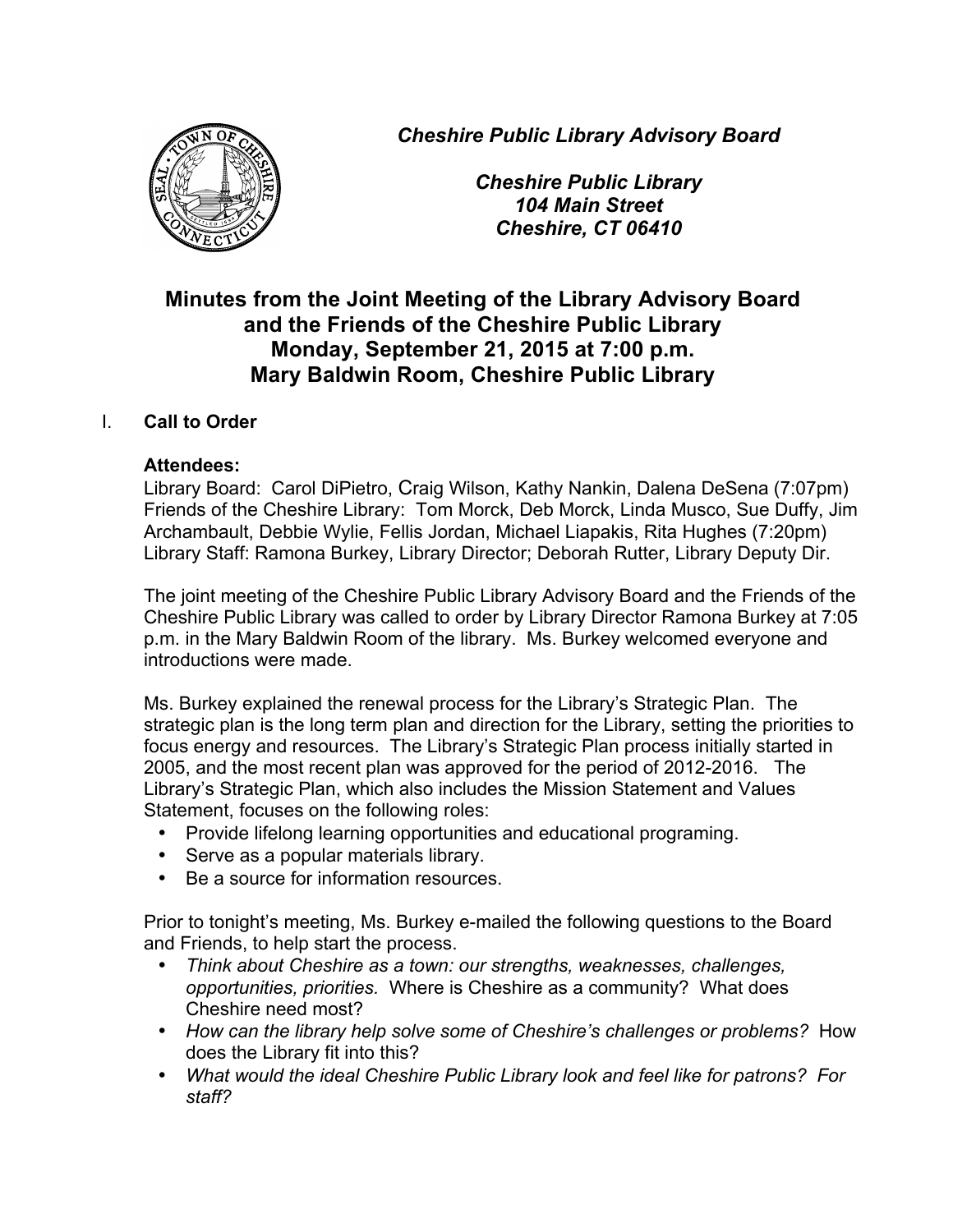Ms. Burkey explained that tonight is the initial discussion, but over the upcoming year there will be plenty of opportunities to brainstorm while we renew the strategic plan.

Ms. DeSena talked with her children, a local business owner and two local educators, who shared the following comments:

- Would like a more inviting, welcoming interior atmosphere. Perhaps an area with soft music playing. Areas where soft talk is welcomed.
- More multicultural activities foods, dance, arts, etc.
- Chromebook classes for students in grades 3-4, using high school students to teach the elementary students.
- Technology classes for seniors
- Some nice, comfortable furniture
- Loved the Interlibrary Loan program

Ms. DiPietro felt our community's strengths included good Parks and Recreation programs for all ages - children and adults. Also we have a strong senior center.

Ms. Wylie commented that there is no transportation available on the weekends for seniors to get to activities in town (library, Fall Festival, other weekend events) other than the grocery store. Ms. Nankin suggested approaching Elim Park for possible for help with the weekend transportation concerns.

Ms. Morck misses the coffee table and chairs in the lobby.

Mr. Wilson asked when the last library survey was performed. Ms. Burkey replied the last library survey was performed in 2010; she has those survey results and many of the suggestions from that survey have been implemented. Mr. Wilson recommended we do another survey, which will be statistically responsive. In 2010, our country was still in the midst of economic difficulty. Now with the economy more stable, this would be a good time to reach out to residents for their input. Mr. Wilson reminded the group we are challenged by infrastructure issues. He also thanked the Friends for their support of the Library and programming.

Mr. Morck asked how the library actively interacts with the education system. Ms. Burkey shared it has been challenging as the school system is under a lot of pressure with curriculum, testing, and budget demands. In the past 6-12 months, we have started making inroads:

- Meeting with school librarians.
- Partnering with the schools for the summer reading programs.
- Sending home notices about library programs. Are getting programs included in the Principals' Newsletters.
- Per the school system's request, we have purchased more "guided reading" books, labeled with levels – these books have been very well received and utilized.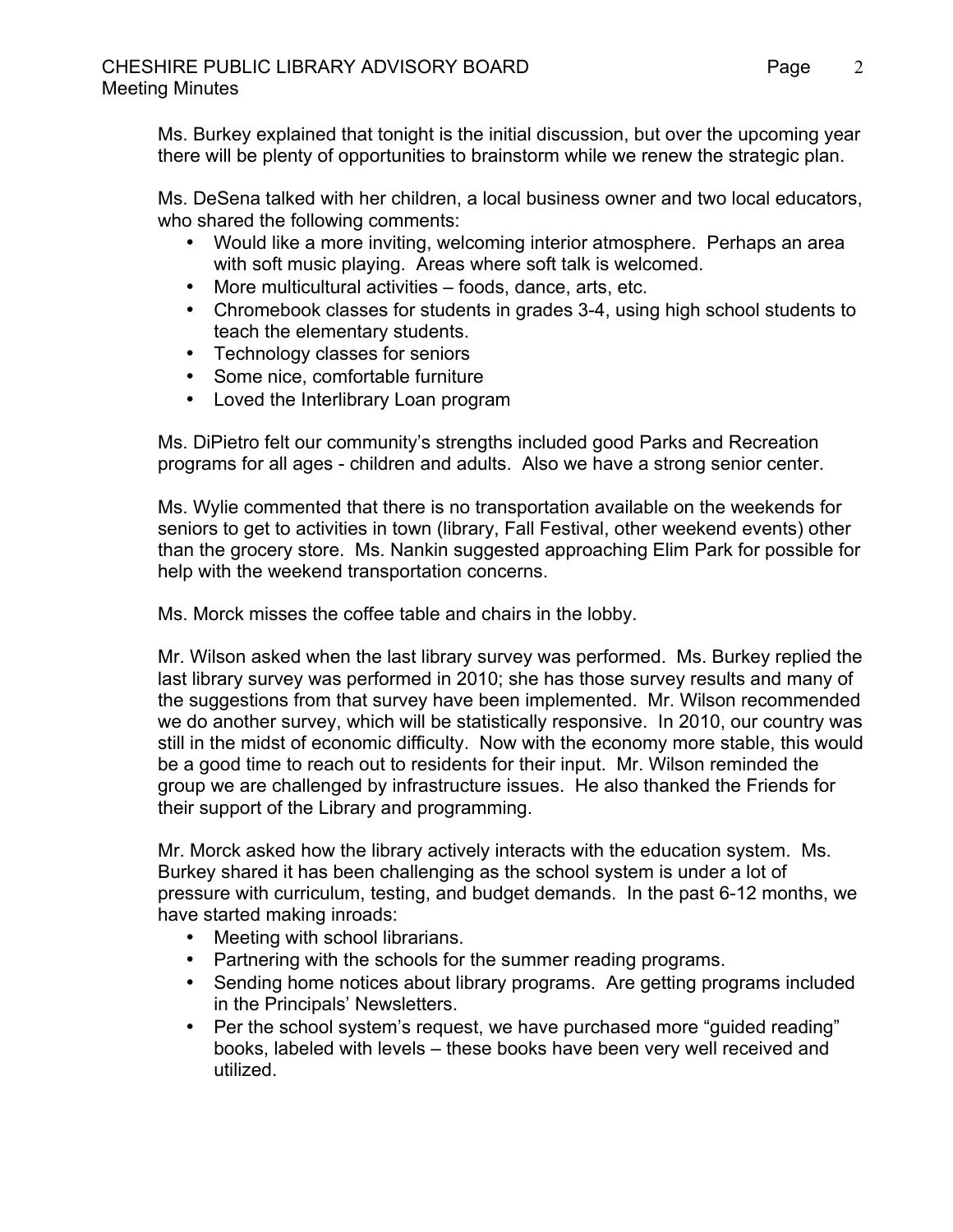Ms. Morck asked if the Library staff does presentations at the schools. Ms. Burkey responded:

- The library staff does presentations about the summer reading program at the elementary schools.
- This year they will be going to the aftercare programs at the schools to do STEM (science, technology, engineering and mathematics) and reading programs.
- They visit nursery schools, bringing books and "Story Time in a Box" materials.
- Mr. Liapakis commented that this summer, library staff visited his son's Parks and Recreation summer camp, which his son greatly enjoyed.

Mr. Wilson recommended asking for school partnership ideas in the surveys. "What can the Library do to support your child's learning and educational needs during the school year and summer?"

Ms. DeSena commented that at her child's elementary school, the teachers are encouraging the students to go to the public library if they don't have access to a printer at home to print their computer work. Ms. DeSena also shared that middle school students have less opportunities to visit the school library during the day, making the public library even more important to students as they get older.

Ms. Jordan stated one challenge is making the public aware of who we are and what we have to offer to the community. Mr. Wilson added there are multiple venues of communication. We need to do more campaigning – we are under-marketed. Ms. DiPietro added that many people do not know what the Friends do, including sponsoring many of the educational programs. Ms. Jordan spoke at the Summer Reading Program Finale, explaining who the Friends are and what we do. She had hoped to see an increase in Friends memberships after that program, which has not occurred. Ms. Burkey stated we spend so much time doing what we do, but we don't spend the time telling people what we do, and as a result people still have outdated ideas of what libraries do.

Mr. Wilson feels the strengths of the Cheshire Library are:

- A dynamic library
- Strong support from the Friends
- A bi-partisan collaborative aligned Board

Ms. Jordan feels we need more communication between the Board and the Friends so we know what each group is doing and can support each other. Although the Friends receive minutes from the Board meetings, everyone felt that the opportunity for the groups to meet face to face is very beneficial. Ms. Burkey suggested the groups meet together regularly to touch base, perhaps bi-monthly or quarterly.

Ms. Hughes asked that each group be kept informed during budget season so we can express our support.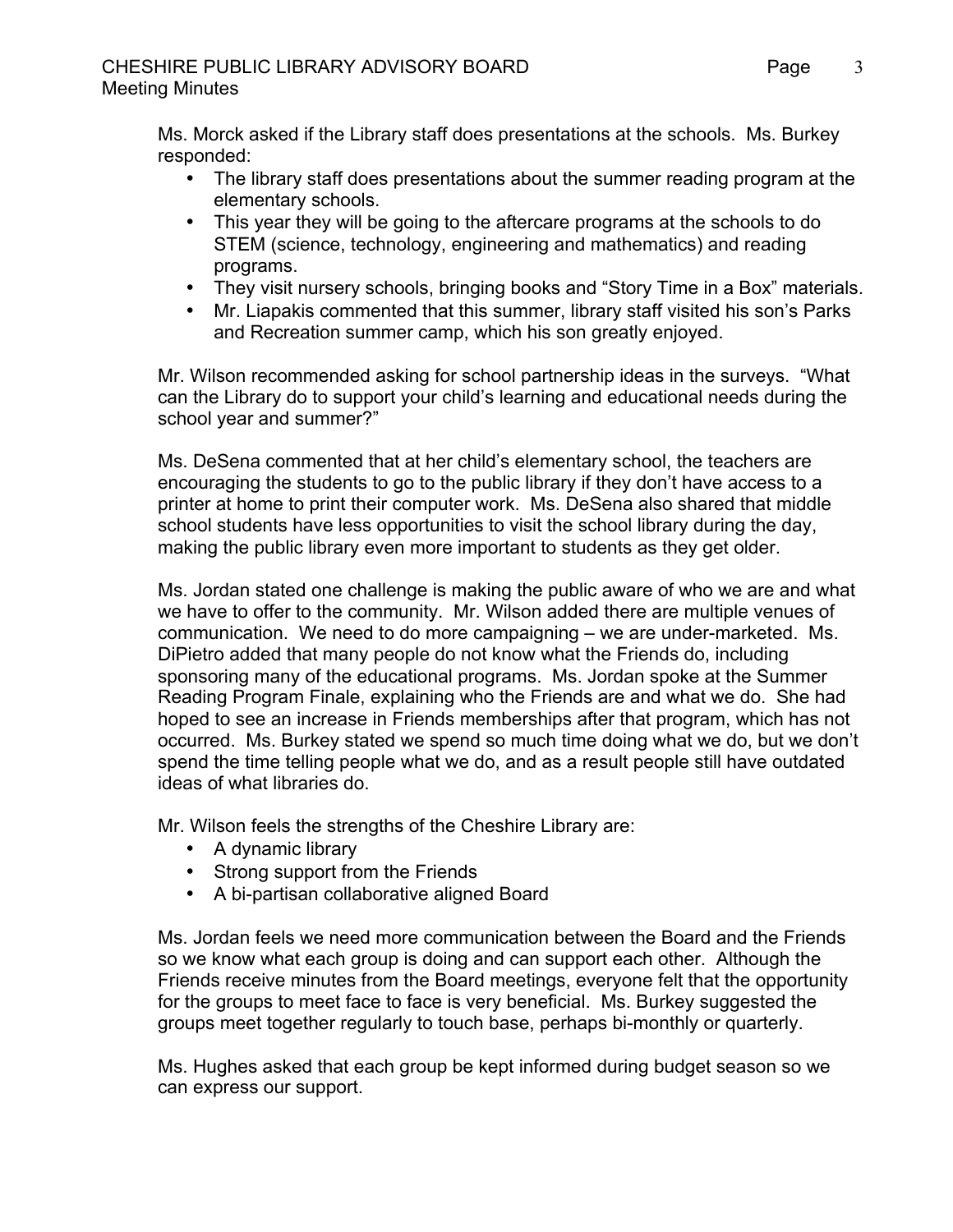Ms. Burkey thanked everyone for their thoughts and participation, and asked the group to keep thinking about the questions to provide more feedback in this process.

The Joint Meeting between the Cheshire Library Advisory Board and the Friends of the Cheshire Public Library ended at 7:37 p.m.

Respectfully submitted,

Kathy Kirby, Recording Secretary Library Advisory Board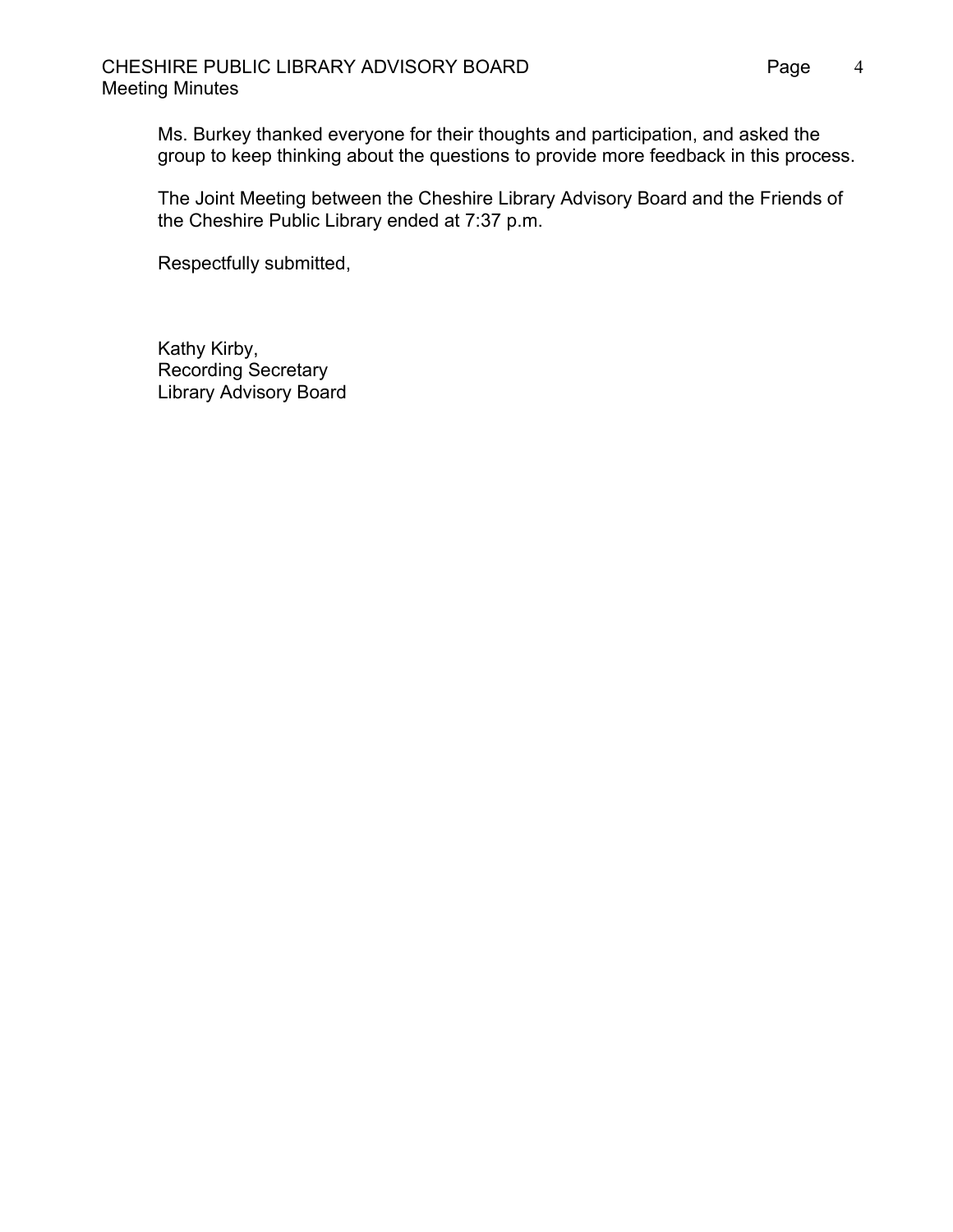# **Minutes from the Regular Meeting of the Library Advisory Board Monday, September 21, 2015 at 7:30 p.m. Evelyn Moss Room, Cheshire Public Library**

## **I. Call to Order**

The regular meeting of the Cheshire Public Library Advisory Board was called to order by Carol DiPietro at 7:42 p.m. in the Evelyn Moss Room of the library. This meeting convened at the conclusion of the Joint Meeting between the Cheshire Library Advisory Board and the Friends of the Cheshire Public Library.

Mrs. DiPietro welcomed everyone back and hoped everyone had a nice summer. Mrs. DiPietro also announced that Mr. William Hellyar, our recently appointed Library Board member, has resigned as of this morning.

## **Roll Call - attendance was taken at Joint Meeting.**

Members present: Carol DiPietro, Chair Craig Wilson, Vice Chair Dalena DeSena, Treasurer Kathy Nankin Ramona Burkey, Library Director

Members absent: Judy Knott, Corresponding Secretary Joy Hostage Rob Oris, Town Council Liaison

### **Pledge of Allegiance**

Board members recited the Pledge of Allegiance.

**II. June 15, 2015 Meeting Minutes MOTION** was made by Craig Wilson to accept the minutes as presented. **MOTION SECONDED** by Kathy Nankin. The minutes were approved with a voice vote; **VOTE**: Unanimous.

### **III**. **Treasurer's Report**

The Library Board's unencumbered account balance was reported to be \$850.00.

### **IV**. **Reports of Committees**

A. School-Library Partnership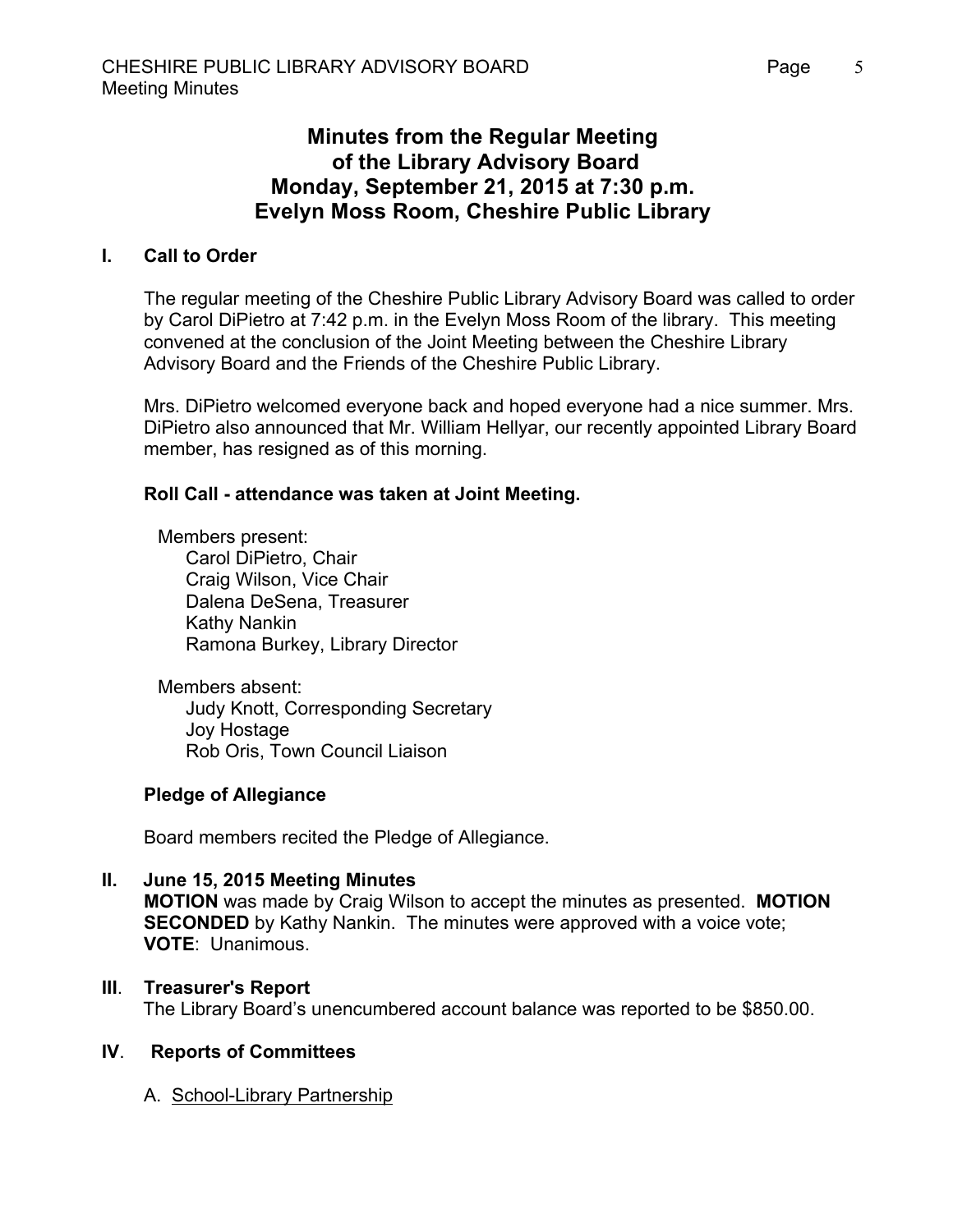The September report from Lucas Franklin, the Head of Children's Services, was read by Mrs. DiPietro.

Summer Reading was a success this year. The month of July we hit a new programming record of 2059 attendees for programs for the month. I will send copies of the monthly stats for Children's Programming and a copy of our September handout via Ramona. Mrs. Burley distributed those materials.

Program highlights from the summer:

- 1. The Night Skies Planetarium (giant inflatable dome with a projection of the night sky) reached over 305 youth and caregivers. We received much praise for this program and were asked to bring it back again in the future.
- 2. Lego Brunch (donuts, story time and LEGO building) was also a success reaching over 95 youth and caregivers.
- 3. The Teen Volunteer Program reached 30+ teens each week throughout the summer and gave us opportunities to do things around the library that we normally wouldn't have been able to do (clean stuffed animals, cleaned every surface of the children's room, cut out bookmarks, etc.)
- 4. Our weekly Babies program had over 50 youth and caregivers throughout the summer. This program has received great praise from attendees.
- 5. Tween Tuesday saw a spike this summer reaching around 30 tweens each Tuesday.
- 6. Our Summer Reading Finale at Artsplace had over 175 attendees.

We're on track to share our Summer Reading Software with the school system next year (we would register each child for the Summer Reading Program in schools who wish to share the Summer Reading Software to track books read). This will streamline the process for the schools who typically use paper forms.

The Children's Department has been invited to help the School System revamp the Summer Reading Lists for school students (K-8) for summer 2016.

Starting September 28, we will be visiting one of the Elementary Schools each Monday to lead a program for the YMCA's after school program. Upcoming Programs:

- 1. Donuts with Grownups (Saturday, September 26 at 10:00 am): Ages 3-8. Donuts with Grownups Story time is designed especially for working families with children ages 3 and up who can't make it to our regularly scheduled story times during the week. Enjoy crafts, activities, music, stories and of course Donuts as a family! This program is designed as a family event to give bonding time. Each session will also have a literacy building station to help young ones start building necessary preliteracy skills or enhance those skills for older children.
- 2. 'Who Was' Book Club: HELEN KELLER (Wednesday, September 30 at 4:00 pm): All Ages. If you love reading books from the 'Who Was' series, then this is the book club for you! We'll make sure that some extra copies are available in the Children's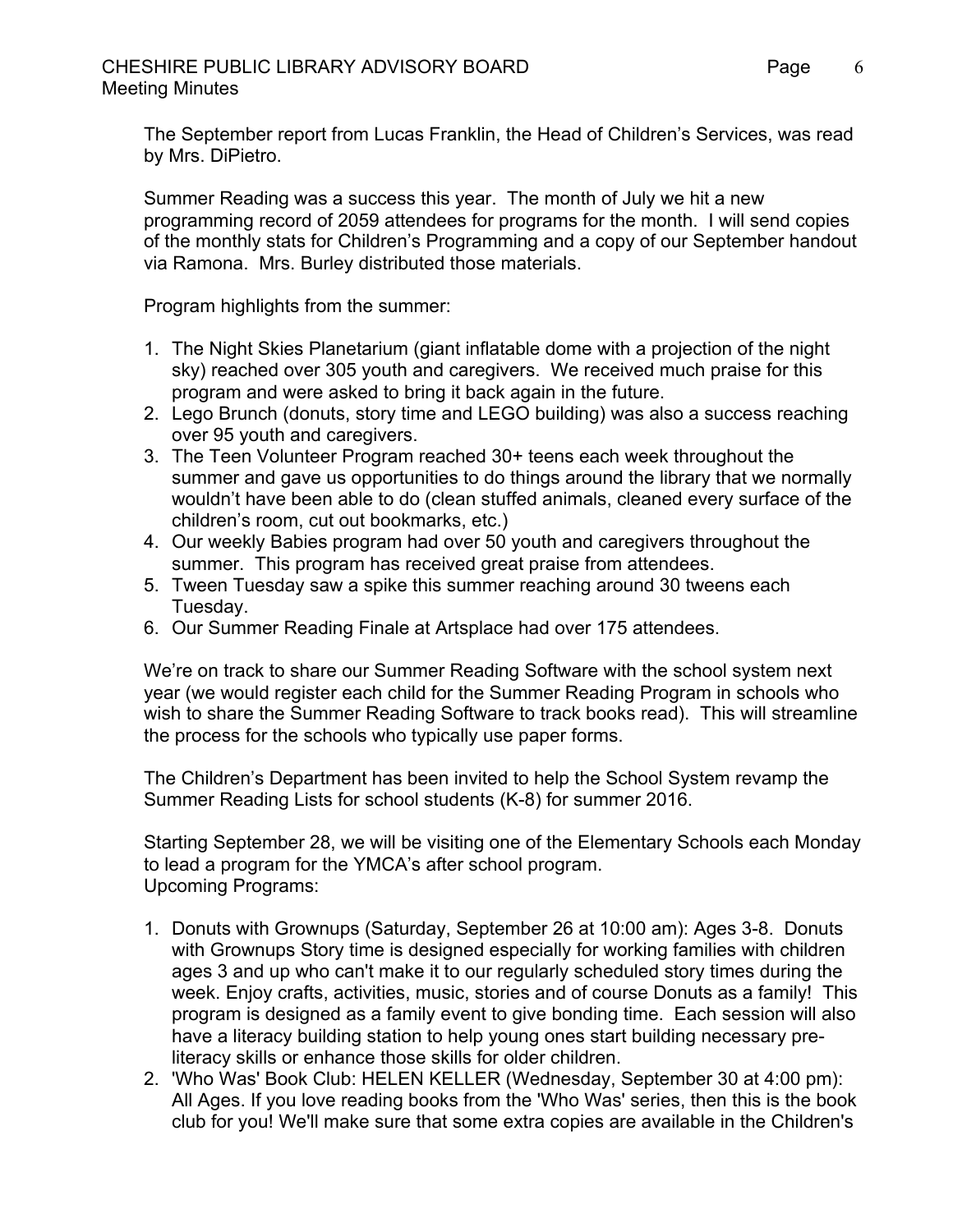Room! At the meeting, we'll chat about what we discovered in the book and do one or more fun activities inspired by that person's life.

- 3. Rick Riordan New Book Release Party! (Tuesday, October 6 at 6:30 pm): Ages 8+. Are you a fan of Rick Riordan's book series, like Percy Jackson and the Heroes of Olympus? Then this is the party for you! October 6th is the day that Rick Riordan releases the first book in a brand-new series: Magnus Chase and the Gods of Asgard, Book 1: The Sword of Summer. We'll have some fun Norse mythology activities and even a chance for a few lucky kids to win their very own copies of Riordan's new book!
- 4. S.T.E.A.M. Punks-High School Edition (Thursday, October 15 at 3:00 pm): Grades 9+. Investigate the many elements of Science, Technology, Engineering, Arts, & Math. We'll explore robotics, electronics, arts & crafts, food science and much, much more. We'll put things together, take things apart, play games, and have a ton of fun!

This month we sent out Summer Reading Handouts to each elementary school student in Cheshire (2,200 total).

# V. **Communications**

Mrs. DiPietro received numerous (over 100) emails as the result of a controversial book situation in another town. The library board decided to keep the book on the library shelves. Town residents were upset about this decision and questioned how the board members were selected. Via email, the town's librarian asked how library board members were selected in other towns.

# VI. **Report of the Chair –** Carol DiPietro, Chair

 Mrs. DiPietro shared information about the Naples (FL) Library winter fundraiser – the 2016

Nick Linn Lecture Series, sponsored by their Friends of the Library of Collier County, Inc. The four authors in the series are: Adriana Trigiani, Kate Andersen Brower, Alafair Burke, and Tess Gerritsen. There are 4 different price points for the series: Publisher Series \$480; Editor Series \$390, General Series \$350 and Lecture Only Series \$250. This lecture series uses a large venue and always sells out.

Mrs. DiPietro also shared the following newspaper articles:

- Republican American article (9/16/15): "Library's Book Nook Celebrates 25 Years" by Laraine Weschler, about the Watertown Library bookstore's  $25<sup>th</sup>$  anniversary.
- A photo in the Republican American entitled "Playing at the Library" showing 3 children playing at a library.
- Republican American article: "Library Director turns to public for help" by John McKenna. The budget for the library in Morris CT was cut so drastically that the librarian has asked the public for donations to purchase books, CDs, DVDs, paper, ink, office supplies, etc.

Mrs. DiPietro volunteered at the Library booth during the Fall Festival on Sept.  $12<sup>th</sup>$ .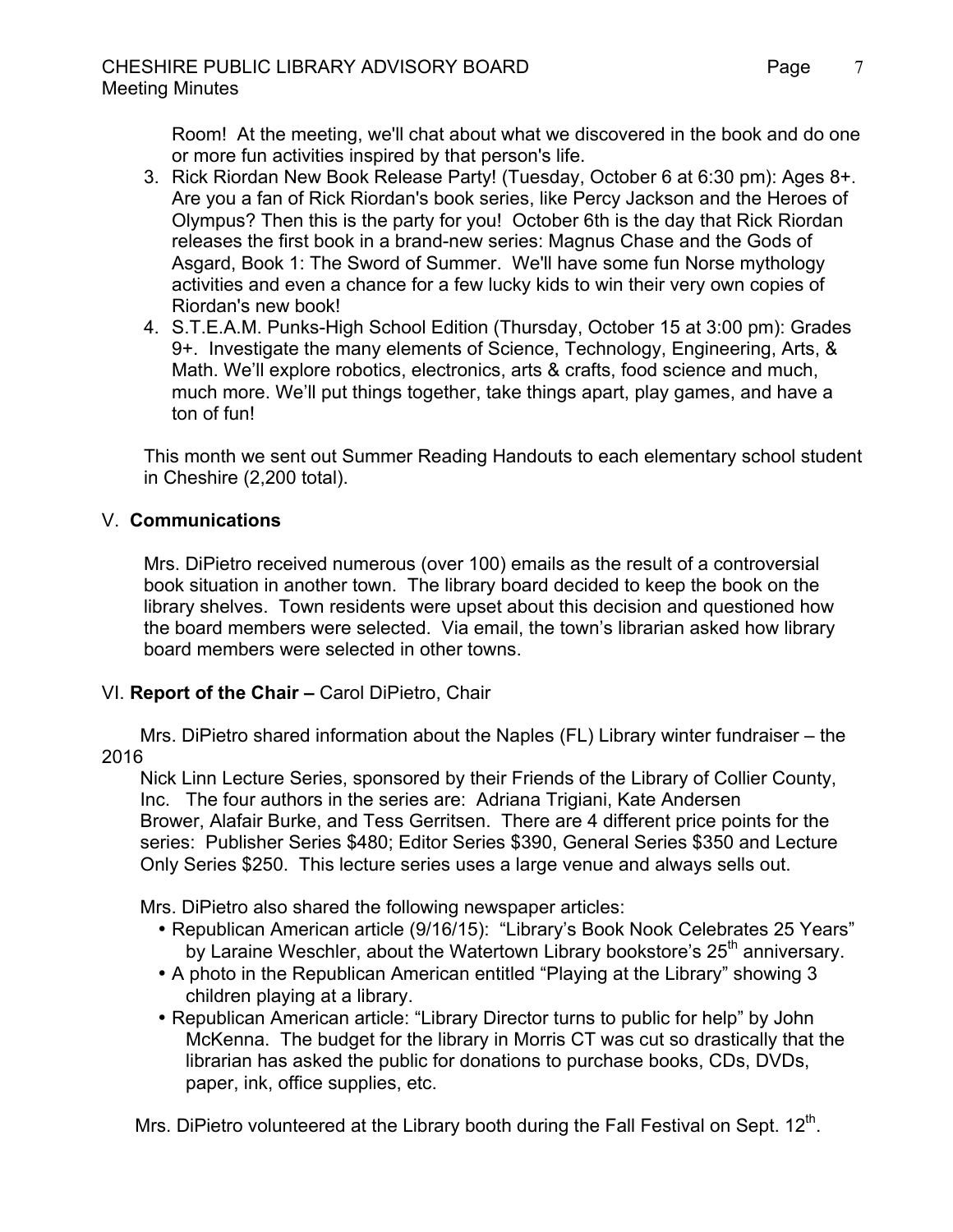Mrs. DiPietro received a call from a friend in West Hartford who was happy to be able to get a film from the Cheshire Library that her library in West Hartford did not have.

Mrs. DiPietro also ran into 2 former educators who were not previously aware of the numerous

programs offered by the Cheshire Library. They are watching their grandchildren, and said the programs have been a "lifesaver" to them with their grandchildren.

Mrs. DiPietro also saw reports on NBC News featuring library programs in different cities, including "Books on Bikes in Seattle and "Word on Spoke" in San Francisco.

Mrs. DiPietro announced the ACLB 2015 Trustee Leadership Conference on Nov.  $6<sup>th</sup>$  at the University of Hartford Gray Conference Center. Mrs. DiPietro shared the program entitled "Where are we going?" Mrs. Burkey asked the Board to let her know by Oct. 5<sup>th</sup> if they plan to attend the conference.

### VII. **Report of the Library Director –** Ramona Burkey presented the following report:

#### Programs and Services

At the September 12 Fall Festival at Bartlem Park, we spoke with more than 700 people about library services. Our summer reading program for kids and teens was again very popular, with 645 registrants.

We will be closed on Monday 10/12 for Columbus Day. Our Sunday hours (1:00 p.m. to 5:00 p.m.) begin on November 1 and continue through March 2016.

*Selected Upcoming Events (more programs, info, exact dates and registration at cheshirelibrary.org):*

- Preschool Learning Lab: Tuesdays at 10:00 a.m.; ages 3-6.
- Movie Matinees: Tuesdays at 1:00 p.m.
- Tween Tuesdays (ages 7-12): Tuesdays at 4:00 p.m.
- Tune Time for Tots: Wednesdays at 9:30 and 11:00 a.m. (ages 1-2 and 2-3).
- Builders' Brigade (Lego building club): 9/23 at 4:00 p.m. and 10/8 at 4:00 p.m.
- Cigar Box Purse Craft Class: Thursday 9//24 at 6:00 p.m.
- ABC Amigos Bilingual Story time: Fridays at 10:00 a.m. (ages 3-6)
- Yu-Gi-Oh, Teen Games, Teen Time, Anime Club: Fri. afternoons at 2:30 or 3:00 p.m.
- Town-Wide Scavenger Hunt: Saturday 9/26.
- Donuts with Grownups Story time: Saturdays 9/26 and 10/17 at 10:00 a.m.
- Bouncing Babies (birth to 2): Mondays at 10:00 a.m.
- "Help! I'm Addicted to Sugar (and White Flour)!": Monday 9/28 at 6:30 p.m.
- "Who Was" Book Club: Wednesday 9/30 at 4:00 p.m.
- "The Not So Good Life of the Colonial Goodwife": Wed. 9/30 at 6:30 p.m.
- "STEAM Punks: Middle School Edition": Thursday 10/1 at 3:00 p.m.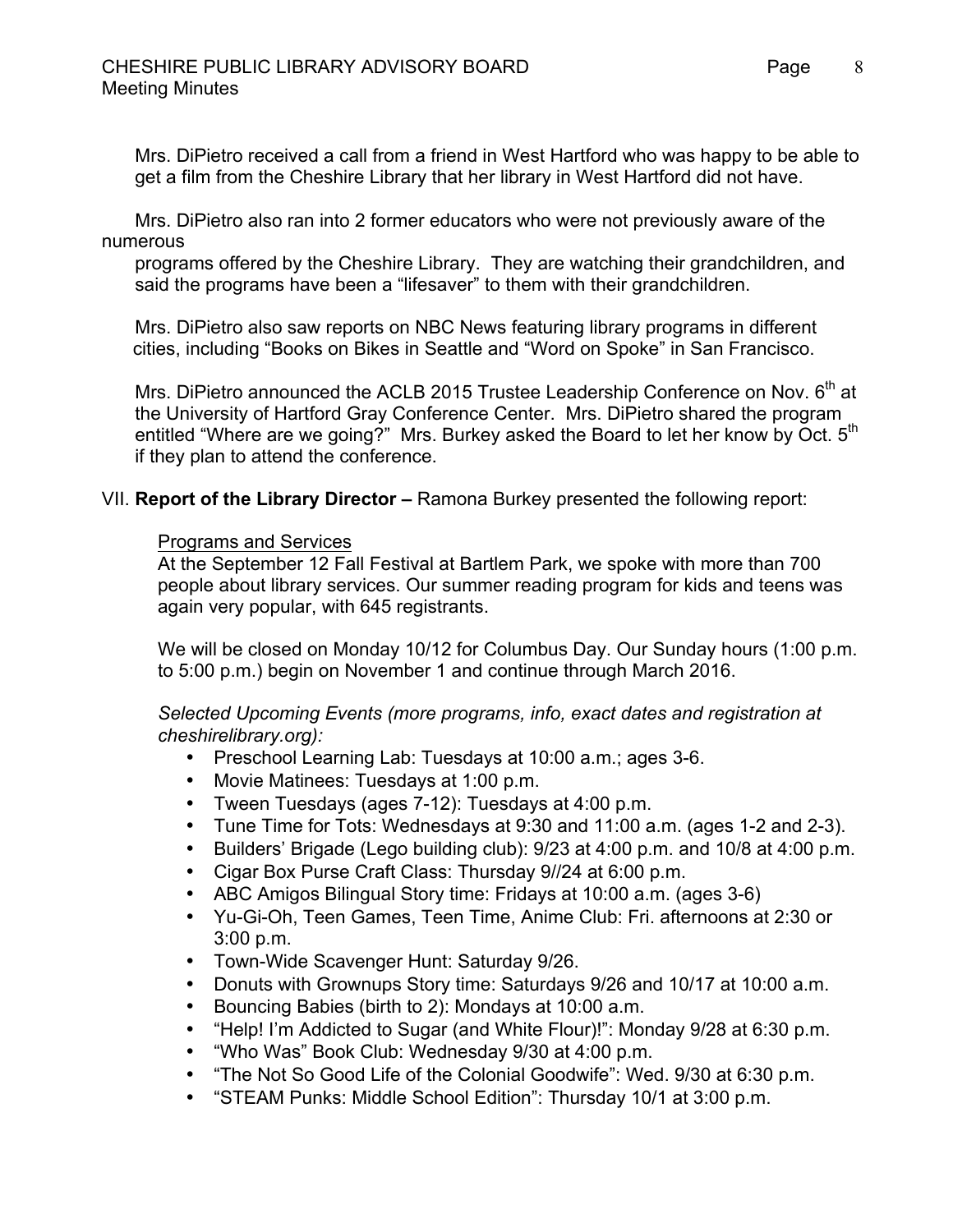## CHESHIRE PUBLIC LIBRARY ADVISORY BOARD Page Meeting Minutes

- Ask A Lawyer: First Thursday of every month from 6:00 -8:00 p.m. in the Moss Room
- Drop-In Tech Help: Monday 10/5 at 4:00 p.m.
- Cheshire Cats Classics Book Club: Monday 10/5 at 7:00 p.m.
- Rick Reardon New Book Release Party: Tues. 10/6 at 6:30 p.m. (ages 8 & up)
- "Germans to America, 1683-1893": Tuesday 10/6 at 6:30 p.m.
- Oktoberfest with Beer Historian Will Siss: Thursday 10/8 at 7:00 p.m. (history of CT beer brewing)
- Retirement Series: Social Security Tuesday 10/13 at 6:15 p.m.
- "Gizmos, Gadgets and Goo: Mad Scientists Club": Wednesday 10/14 at 4:00 p.m. (ages 7-12)
- Coin Collecting: Wednesday 10/14 at 6:00 p.m.
- "STEAM Punks: High School Edition": Thursday 10/15 at 3:00 p.m.
- "Keeping the Stress Out of Holiday Shopping with Coupons": Thursday 10/15 at 6:00 p.m.

# Personnel

This summer, we welcomed new Page Charlette Alfieri to our team. We are currently interviewing for two more Pages, as both Aisha Alam and Mike Pierry will be vacating their positions to move to new jobs. We'll miss them, but we're glad they've agreed to stay on as substitute Pages.

In December, Gail Roberts, Head of Technical Services, will retire after 35 years of service. Gail has had a tremendous influence here at CPL; we will truly miss her considerable expertise and her gracious, warm demeanor with customers and coworkers alike.

# Financial

I recently submitted a grant application to the Connecticut State Library for Phase 2 of our remodel of the library, which began with the Main Level in 2012. This project would focus on the Upper and Lower Levels, providing a much-needed facelift for those areas of the library. In response to questions, Mrs. Burkey explained the shortcoming of the building and current setup. She would also like to add more study rooms in the lower level. Currently they have changed the upstairs quiet reading area upstairs into an additional area for programs.

# Buildings and Grounds

We recently upgraded many of our interior signs (including a directory) using bequest money from the estate of Lois Bernier. The piece de resistance is the sign outside the Children's Room, which features a tree with leaves that can be changed with the seasons. A plaque recognizing children's librarians Sue Hartley and Cindy Tencza's years of service will be affixed to the tree soon.

# Policies and Planning

I continue to solicit input about the upcoming renewal of our Strategic Plan, which expires in calendar year 2016. Mr. Wilson recommended that the Board have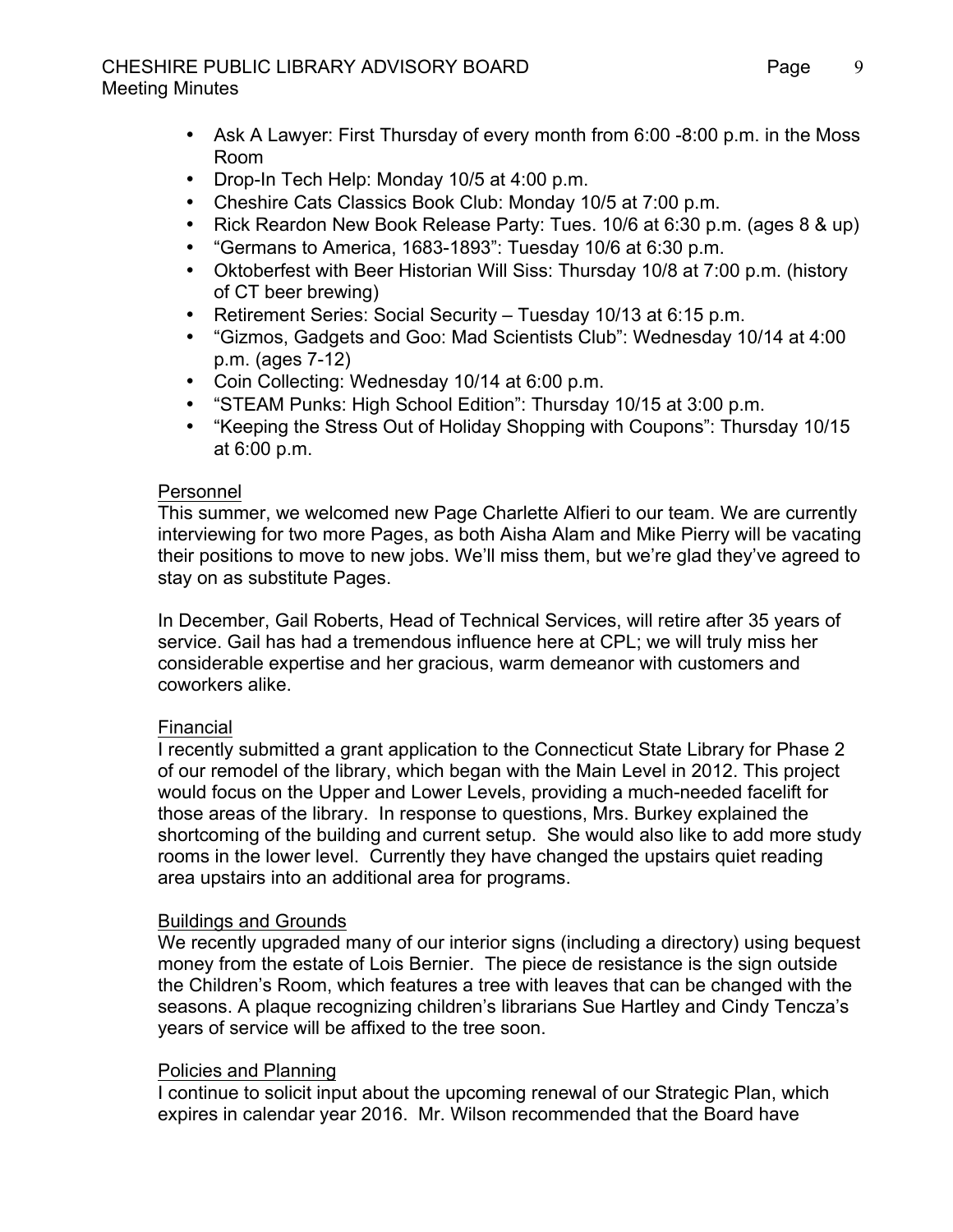separate meetings to work on the strategic plan. Mrs. Burkey will set these meetings up via email. Mr. Wilson also recommended that we develop a communications plan and a publicity plan by year end. Mrs. Burkey will include Mary Dattilo, who handles publicity and social media for the library, on the communication and publicity planning. Mr. Wilson suggested that in our survey, we should be explicit about our shortcomings in the physical facility and consider the possible purchasing of adjacent properties for the long term best interest of the Town.

Mrs. DiPietro shared that Cheshire is not a "destination" location to bring people into town (for restaurants, shopping, events, etc.). Mrs. Burkey added that Cheshire does not have a true "town center". Mr. Wilson commented that due to the lack of business revenue, the tax burden falls on the local residential taxpayer.

#### **Artsplace**

Our summer reading program finale party at Artsplace brought in about 200 attendees; we were thrilled with this turnout and the exposure it gave to Artsplace. We will definitely plan more large events at Artsplace in the future.

#### **Other**

**Please let Ramona Burkey know by Monday, October 5 if you would like to attend this year's Association of Connecticut Library Boards conference.** This year's conference will be held on Nov.  $6<sup>th</sup>$  at the University of Hartford Gray Conference Center.

Mrs. DiPietro asked how the new "tip jar" was doing. Mrs. Burkey responded they have collected approximately \$50-\$60 per month from the jar, which is deposited into the Library gift account.

### VIII. **Unfinished Business**

None.

#### IX. **New Business**

None.

### X. **Adjournment**

.

 **MOTION** to adjourn was made by Craig Wilson and SECONDED by Kathy Nankin.  **VOTE**: Unanimous. The meeting was adjourned at 8:21 p.m.

The next regular meeting of the Cheshire Public Library Advisory Board will be held on Monday, October 19, 2015 at 7:00 p.m. in the Evelyn Moss Room.

Respectfully submitted,